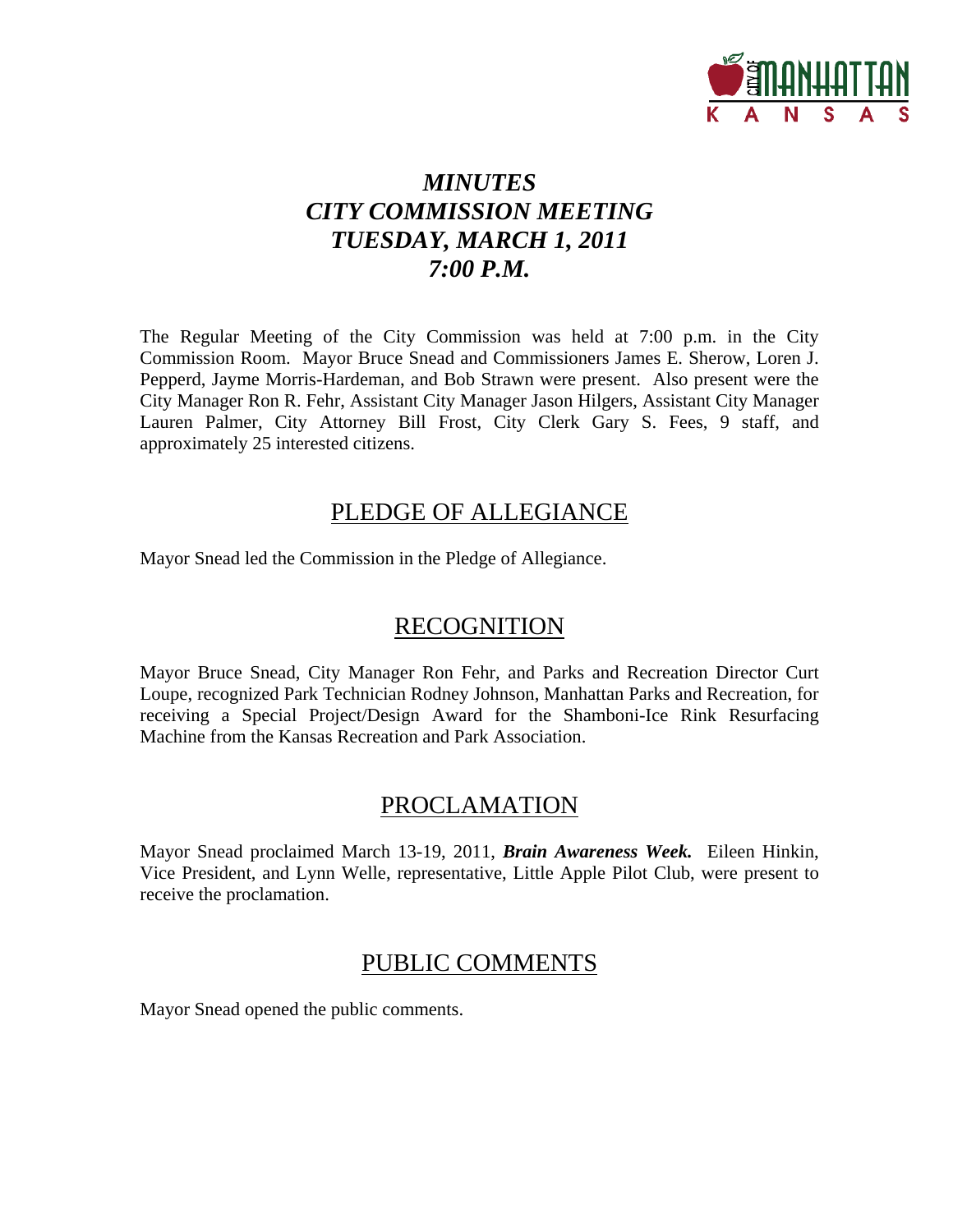# PUBLIC COMMENTS *(CONTINUED)*

Elaine Johannes, 2500 Nutmeg, Chair, Special Alcohol Advisory Committee, and citizen, provided information to the Commission on concerns with Fake Patty's Day in Aggieville on March 12, 2011, and planning efforts of the Aggieville Safety Group and concerned citizens. She voiced concerns associated with overcrowding, public intoxication, traffic and parking issues, and nuisances. She then provided additional information from other university communities that have experienced similar events and action plans for that event.

Mayor Snead expressed appreciation for the ongoing efforts and measures in taking appropriate actions associated with the Fake Patty's Day event.

Elaine Johannes, 2500 Nutmeg, Chair, Special Alcohol Advisory Committee, and citizen, responded to questions from the Commission and provided additional information.

Lauren Palmer, Assistant City Manager, provide additional information on the planning efforts and discussions of the Aggieville Safety Group. She provided an overview on the plans and the proactive community response to Fake Patty's Day, which is provided on the front page of the City's web site.

Hearing no other comments, Mayor Snead closed the public comments.

### COMMISSIONER COMMENTS

Commissioner Sherow informed the community that he was asked to be the honorary chair of the March of Dimes annual fundraiser and encouraged everyone to become involved and to give generously.

Commissioner Morris-Hardeman highlighted the recent League of Women Voters poverty panel and discussion session. She also extended congratulations to Anne Smith, Director, Flint Hills aTa, for being recognized as a recipient of the Edith Stunkel Good Government award.

Mayor Snead provided an overview of items mentioned during the Discussion/Briefing Session held prior to the City Commission Legislative Meeting. The Commission received an update on the K-18 project and associated funding issues; received a report on the activities with the Riley County-Manhattan Health Board; discussed the recent action by the Riley County Law Board on funding the consolidated dispatch; discussed that Fred Atchison, Director, Manhattan Public Library, announced he will be retiring and that the Library is planning an expansion of the children's library; received an update on the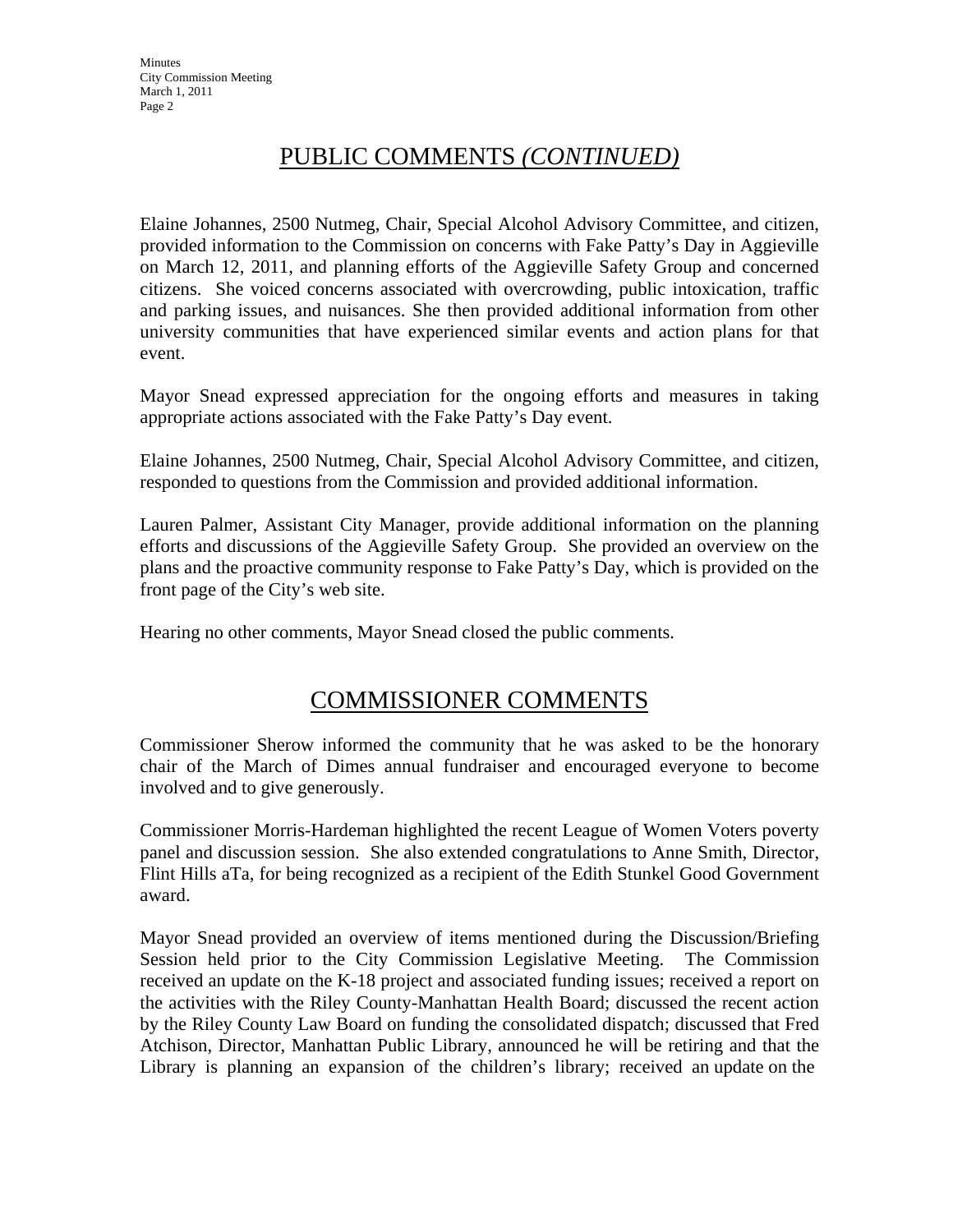### COMMISSIONER COMMENTS *(CONTINUED)*

Manhattan Housing Authority Board meeting; discussed a future housing summit and what it might accomplish; received an update on the Rental Inspection Program; received a report on the Community Partnership Conference; and received a March of Dimes update from Commissioner Sherow.

### CONSENT AGENDA

(\* denotes those items discussed)

#### **MINUTES**

The Commission approved the minutes of the Regular City Commission Meeting held Tuesday, February 15, 2011.

#### **CLAIMS REGISTER NOs. 2664 and 2665**

The Commission approved Claims Register Nos. 2664 and 2665 authorizing and approving the payment of claims from February 9, 2011, to February 22, 2011, in the amounts of \$187,351.64 and \$3,645,830.00, respectively.

#### **FINAL PLAT – WEST LOOP SHOPPING CENTER ADDITION PUD**

The Commission accepted the easements and rights-of-way, as shown on the Final Plat of West Loop Shopping Center Addition, a Commercial Planned Unit Development, generally located east of Seth Child Road, north of Anderson Avenue and south of Claflin Road, based on conformance with the Manhattan Urban Area Subdivision Regulations.

#### **GRANT OF EASEMENTS AND COVENANT – WEST LOOP SHOPPING CENTER ADDITION PUD**

The Commission authorized the Mayor and City Clerk to execute the Agreement creating a Grant of Easements and Covenant on Real Estate regarding construction, reconstruction, maintenance, repair, and use of private infrastructure.

#### **FINAL PLAT – INDEPENDENCE PLACE ADDITION PUD**

The Commission accepted the easements and rights-of-way, as shown on the Final Plat of Independence Place Addition, a Residential Planned Unit Development, generally located 600 feet northeast of the intersection of Scenic Drive and Powercat Place, based on conformance with the Manhattan Urban Area Subdivision Regulations.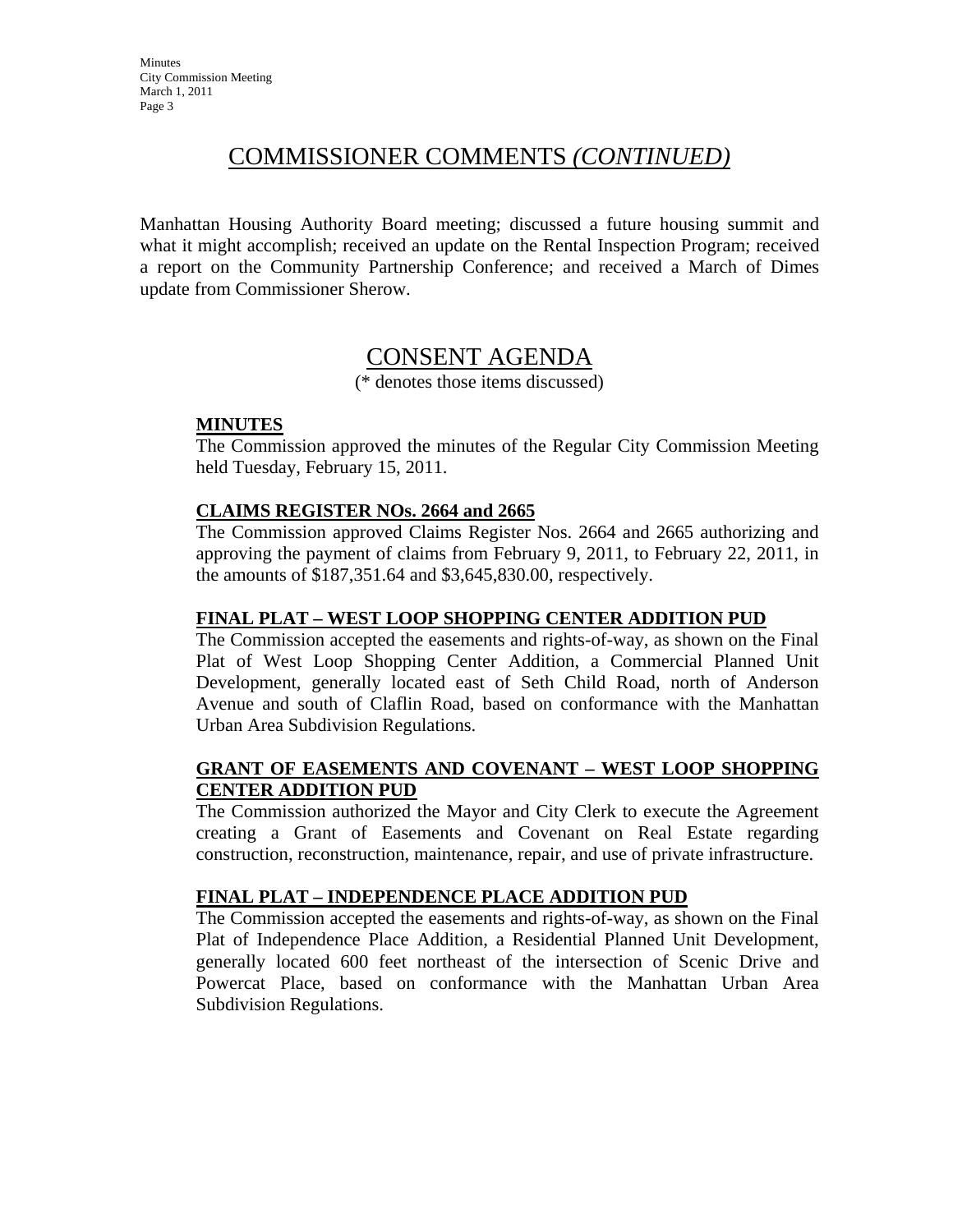# CONSENT AGENDA *(CONTINUED)*

### **AGREEMENT CREATING A RESTRICTIVE COVENANT – INDEPENDENCE PLACE ADDITION PUD**

The Commission authorized the Mayor and City Clerk to execute the Agreement Creating a Restrictive Covenant on Real Estate regarding construction and maintenance of detention ponds and drainage structures.

### **AWARD CONTRACT – WELL REHABILITATION PROJECT (WA1103)**

The Commission awarded a contract to Cahoy Well and Pump Service, of Fredericksburg, Iowa, in the amount of \$64,781.00 for the Well Rehabilitation Project (WA1103).

### **\* AWARD CONTRACT – 3RD STREET OPENINGS AT LEAVENWORTH AND PIERRE STREETS (ST0910)**

Ron Fehr, City Manager, responded to questions from the Commission and provided additional background information on the item.

Dale Houdeshell, Director of Public Works, provided additional clarification on the bids received and responded to questions from the Commission on the material prices.

The Commission accepted the Engineer's Estimate in the amount of \$1,463,612.00 and awarded a construction contract in the amount of \$1,491,421.00 to Emery Sapp and Sons, Inc., of Kansas City, Missouri, for the Third Street Openings at Leavenworth and Pierre Streets (ST0910).

### **\* AWARD CONTRACT – MANHATTAN/K-STATE INNOVATION CENTER PILOT SPACE (SP1105)**

Ron Fehr, City Manager, provided information on the wet lab space and clarification of the Manhattan/K-State Innovation Center Pilot Space Improvements project.

The Commission accepted the Architect's Estimate in the amount of \$1,200,000.00 and awarded a construction contract in the amount of \$974,430.00 to Cheney Construction, of Manhattan, Kansas, for the Manhattan/K-State Innovation Center Pilot Space (SP1105).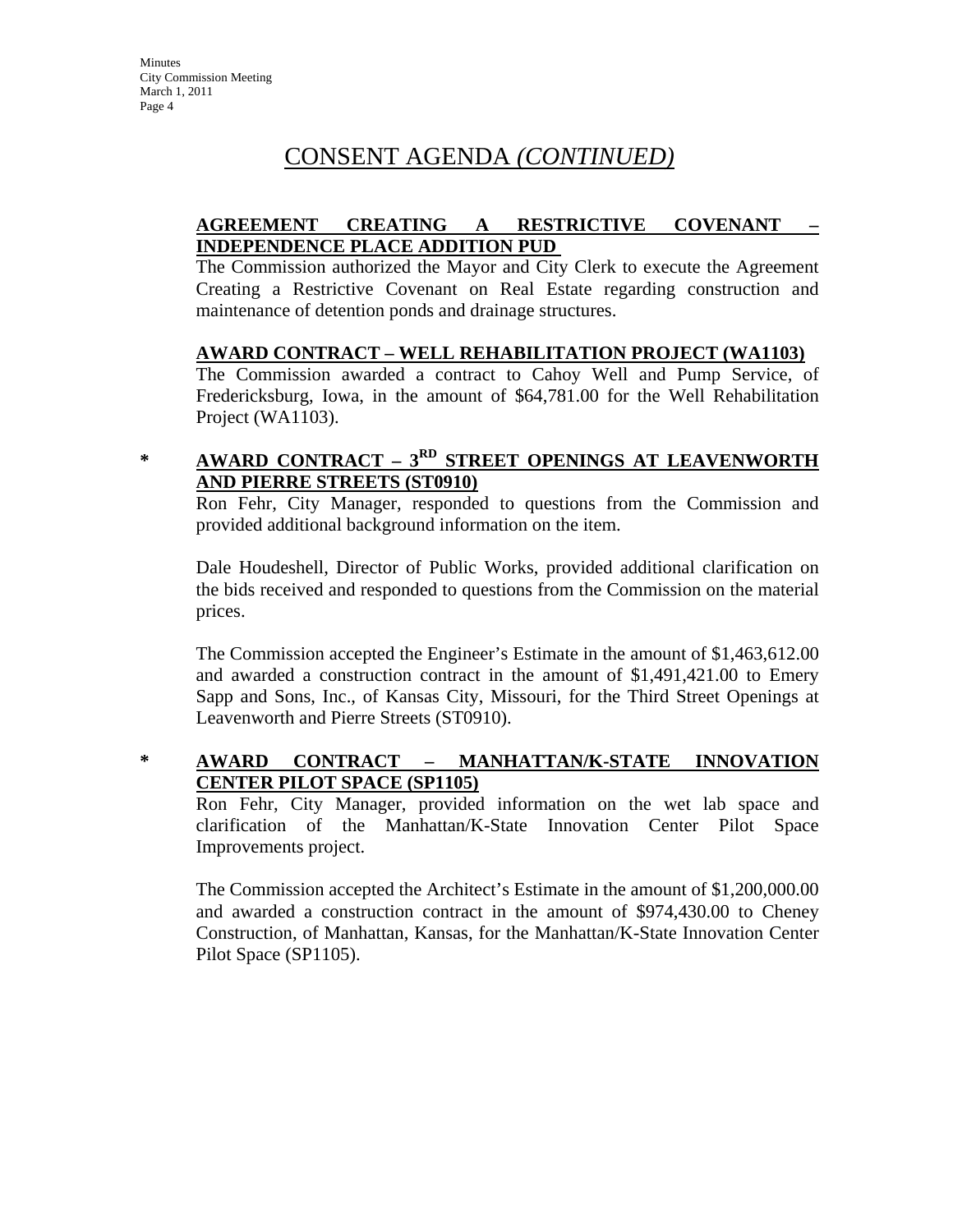### CONSENT AGENDA *(CONTINUED)*

#### **AWARD CONTRACTS – COMMUNITY DEVELOPMENT BLOCK GRANT (CDBG) HOUSING REHABILITATION PROJECTS**

The Commission accepted the bids for 515 South 18<sup>th</sup> Street and 825 Bertrand Street; awarded the bids to the lowest responsible bidders; authorized the Mayor and City Clerk to enter into agreements with the contractors and property owners for expenditure of CDBG Housing Rehabilitation funds; and authorized City Administration to approve any necessary change orders.

### **\* PURCHASE – STORM WARNING SIREN – DRAKE DRIVE AND FORDHAM ROAD**

Don Francis, Deputy Fire Chief, responded to questions from the Commission regarding battery backup for the siren replacement.

The Commission authorized City Administration to enter into a purchase agreement in the amount of \$20,635.02 with Blue Valley Public Safety, of Grain Valley, Missouri, for the purchase and installation of a Federal Signal Corporation warning siren located at the corner of Drake Drive and Fordham Road.

### **APPLICATION – 2011 EMERGENCY SHELTER GRANT**

The Commission authorized the Mayor and City Clerk to sign an application for the 2011 Emergency Shelter Grant funds.

### **\* BOARD APPOINTMENTS**

The Commission approved appointments by Mayor Snead to various boards and committees of the City.

### *Cemetery Board*

Appointment of Larry Fry, 1104 Village Drive, to fill the unexpired term of Judy Atwood. Mr. Fry's term begins immediately, and will expire December 31, 2012.

### *Flint Hills Discovery Center Advisory Board*

Appointment of Dave Kendall, 6921 S.W. Douglass Road, Topeka, to a oneyear term. Mr. Kendall's term begins immediately, and will expire January 31, 2012.

### *Municipal Audit Committee*

Appointment of Eric Higgins, 3316 Woods Drive, to a one-year Citizen-At-Large term. Mr. Higgins' term begins immediately, and will expire March 31, 2012.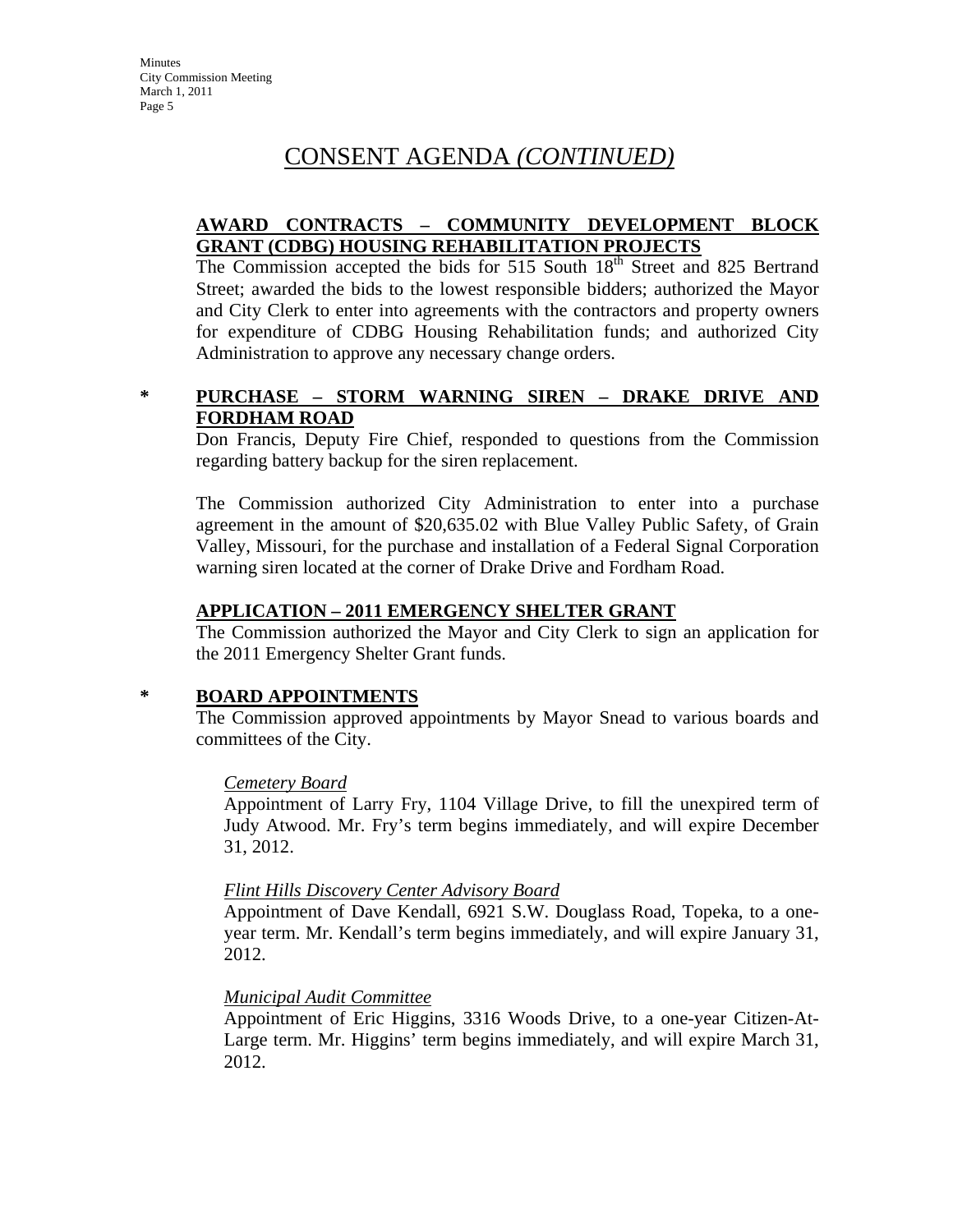### CONSENT AGENDA *(CONTINUED)*

#### **\* BOARD APPOINTMENTS** *(CONTINUED)*

*Riley County Solid Waste Management Committee* Recommendation of Judy Willingham, 324 Fordham Road, to the Riley County Commission to fill the unexpired City term of Jill Dalton.

After discussion, Commissioner Sherow moved to approve the consent agenda, as read. Commissioner Pepperd seconded the motion.

After additional discussion of the Commission, on a roll call vote, motion carried 5-0, with the exception of Item K-Board Appointment to the Municipal Audit Committee, which carried 4-0-1 with Commissioner Strawn abstaining on the item.

# GENERAL AGENDA

### **FIRST READING – ESTABLISH - ARTS AND HUMANITIES ADVISORY BOARD**

Lauren Palmer, Assistant City Manager, presented an overview of the item and responded to questions from the Commission.

After discussion, Commissioner Sherow moved to approve first reading of an ordinance establishing the Arts and Humanities Advisory Board. Commissioner Morris-Hardeman seconded the motion.

After additional discussion of the Commission, on a roll call vote, motion carried 5-0.

### **FIRST READING - GREASE MANAGEMENT PROGRAM**

Robert Pugh, Assistant Director of Public Works – Utilities, provided an overview on grease maintenance issues and costs, highlighted the proposed grease management program ordinance, and discussed user costs, funding, and staffing. He then responded to questions from the Commission.

Lauren Palmer, Assistant City Manager, responded to questions from the Commission.

Brad Claussen, Building Official, provided clarification of the plumbing code regulations and requirements for grease interceptors. He then responded to additional questions from the Commission.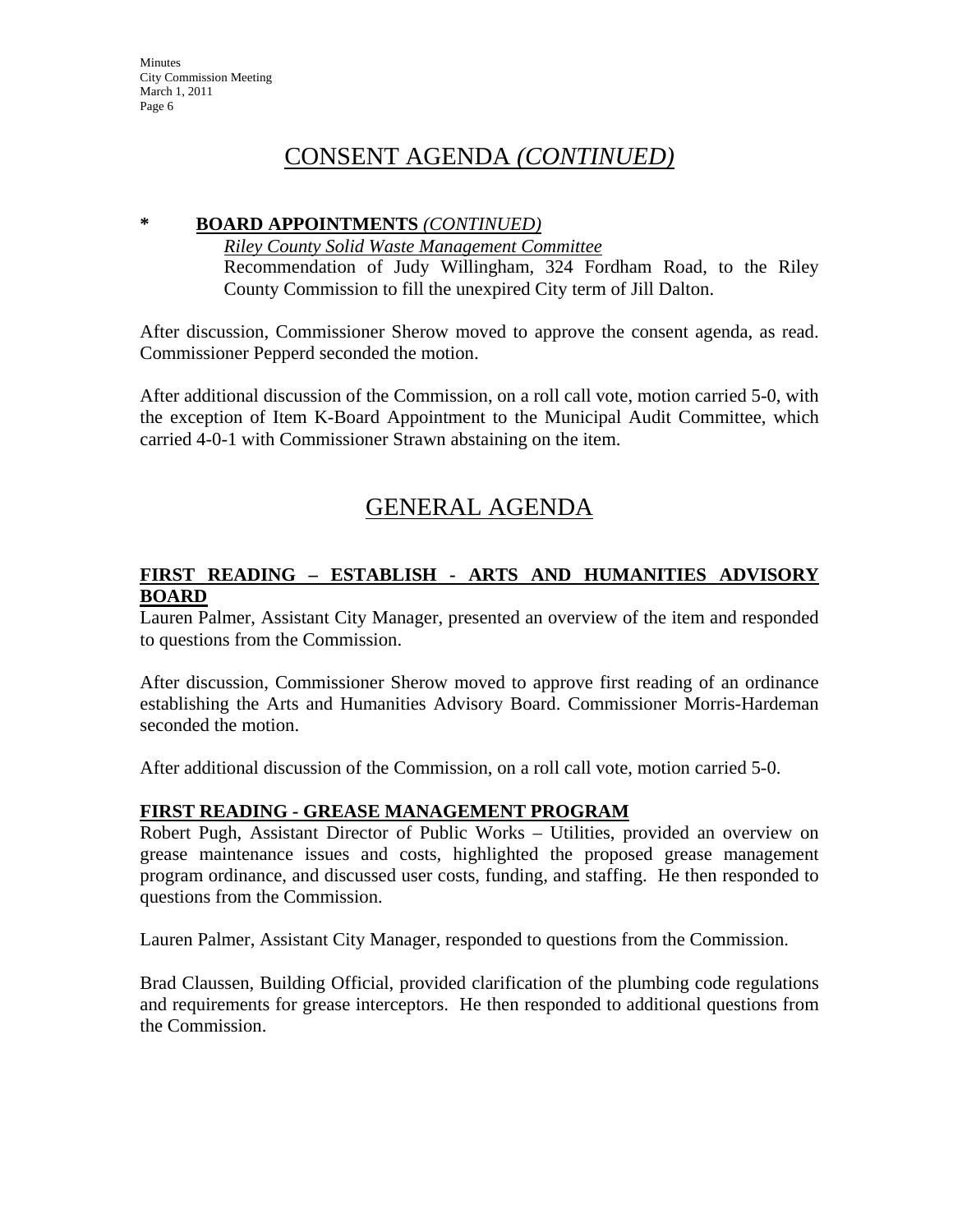# GENERAL AGENDA (*CONTINUED*)

#### **FIRST READING - GREASE MANAGEMENT PROGRAM** *(CONTINUED)*

Robert Pugh, Assistant Director of Public Works – Utilities, presented additional information on the proposed staffing, permitting process, inspections, and administration of the grease management program.

Brad Claussen, Building Official, responded to questions from the Commission on grease traps and number of interceptors in restaurants.

Rob Pugh, Assistant Director of Public Works – Utilities, responded to additional questions regarding recycling opportunities for grease, maintenance costs, annual permit fees, proposed maintenance log requirements, inspection reviews, and best management practices.

Dale Houdeshell, Director of Public Works, provided additional information on the reporting requirements outlined in the proposed ordinance.

Rob Pugh, Assistant Director of Public Works – Utilities, informed the Commission that educational programs, seminars, and brochures would be created for the food establishments. He also responded to concerns expressed by the Commission in the proposed reporting requirements in maintaining a monthly maintenance log.

After discussion, Commissioner Sherow moved to approve first reading of the Grease Management Program Ordinance. Commissioner Pepperd seconded the motion.

Rob Pugh, Assistant Director of Public Works – Utilities, responded to questions from the Commission regarding the maintenance log requirements.

Lauren Palmer, Assistant City Manager, responded to questions from the Commission regarding restaurant inspections by the Riley County-Manhattan Health Department and the state restaurant inspections.

After discussion of the Commission, the consensus was to exclude the requirement of the maintenance log and amend the proposed ordinance for second reading.

After additional discussion, on a roll call vote, motion carried 5-0.